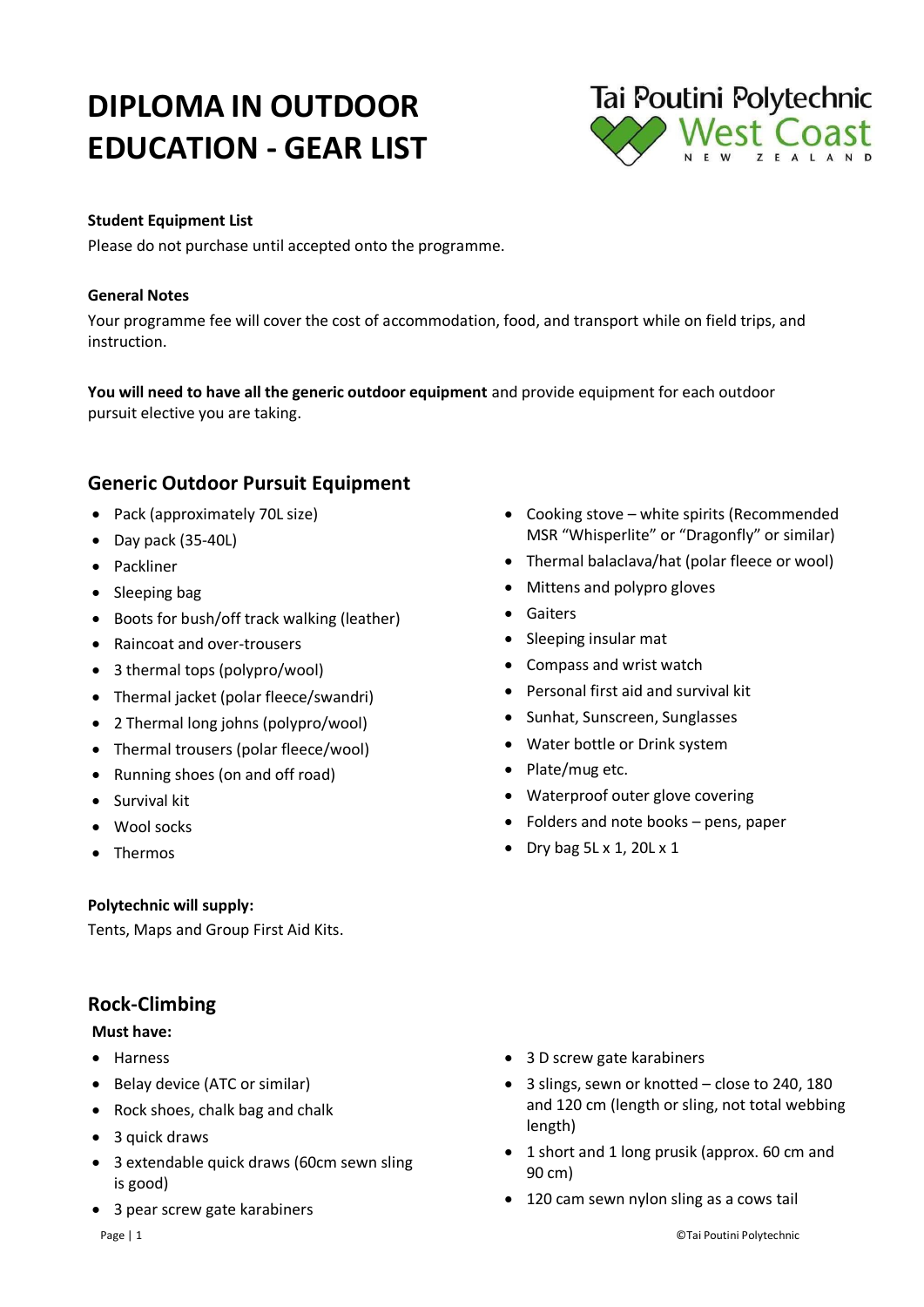#### **Recommended:**

- 3 more extendable quick draws
- 3 more quick draws

# **Mountain**

## **Must have:**

- Good dark wrap-around sunglasses
- 65+ L pack with ice axe and crampon attachments
- 3 slings, sewn or knotted close to 240, 180 and 120 cm (length of sling, not total webbing length)
- Harness (with adjustable leg loops)
- Belay device (ATC or similar)

#### **Nice to have:**

 Crampons (either strap-on or clip on if your boot takes allows)

- Cordalette (4-5m of 7mm cord)
- Climbing rope
- 3 extendable quick draws (60cm or 120cm sewn sling is good) including snap link karabiners
- 3 pear screw gate karabiners
- 3 D screw gate karabiners
- Good waterproof gloves
- Googles with low light lens
- Leather ¾ or full shank boots
	- Ice Axe (non-technical)
	- Bivvy Bag

#### **Polytechnic will supply:**

Rock climbing Technic Equipment, Ropes, Rock Protection, Avalanche Transceivers, Snow stakes, and Group First Aid Kits.

# **Rafting, Sea-Kayaking and Kayaking**

#### **Must have:**

- Buoyancy Aid with releasable towline
- Helmet
- Wetsuit booties or Paddle Shoes
- Thermal Paddling Clothes
- Wetsuit

## **Kayak/Raft**

#### **Must have:**

- Throw Bag (raft/kayak)
- Short Prusik x2
- River Knife
- 4m of 25mm tubular webbing

#### **Kayak**

#### **Must have:**

- Whitewater kayak with air bag
- Paddle
- Sunglasses and Sunscreen
- $\bullet$  Dry Bag (10 L)
- Whistle
- First Aid Kit (small personal)
- Swimwear
	- Screw gate karabiners x3
	- White water Paddle Jacket suitable for cold conditions
	- Pruning saw
	- Spray skirt